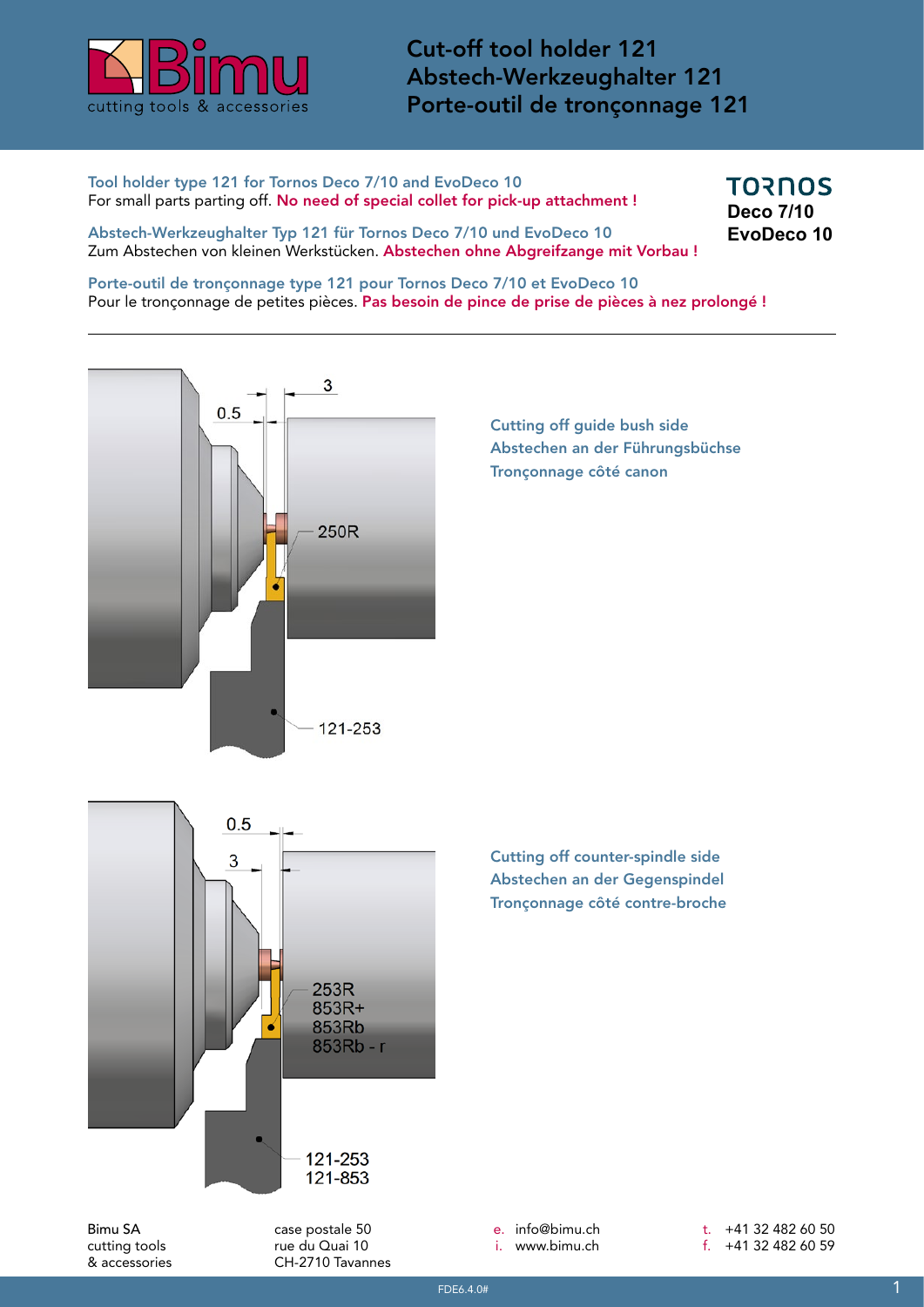

Cut-off tool holder 121 Abstech-Werkzeughalter 121 Porte-outil de tronçonnage 121

## Tool holders Werkzeughalter Porte-outils

| 121-253 | <b>Description</b><br>Bezeichnung<br><b>Description</b>                                                                                                                                                                                                                                                                                                                             | Article nr.<br>Artikel Nr.<br>N° Article |
|---------|-------------------------------------------------------------------------------------------------------------------------------------------------------------------------------------------------------------------------------------------------------------------------------------------------------------------------------------------------------------------------------------|------------------------------------------|
|         | Cut-off tool holder type 121 for inserts 250R and 253R<br>Complete tool (articles 121-1 + 121-2), without insert<br>Abstech-Werkzeughalter Typ 121 für Wendeplatten 250R und 253R<br>Vollständiges Werkzeug (Artikel 121-1 + 121-2), ohne Wendeplatte<br>Porte-outil de tronçonnage type 121 pour plaquettes 250R et 253R<br>Outil complet (articles 121-1 + 121-2), sans plaquette | 121-253                                  |

| 121-853 | Description<br>Bezeichnung<br>Description                                                                                                                                                                                                                                                     | Article nr.<br>Artikel Nr.<br>N° Article |
|---------|-----------------------------------------------------------------------------------------------------------------------------------------------------------------------------------------------------------------------------------------------------------------------------------------------|------------------------------------------|
|         | Cut-off tool holder type 121 for inserts 853R+, 853Rb, 853Rb - r and 858R<br>Complete tool (articles $121-1 + 121-3$ ), without insert<br>Abstech-Werkzeughalter Typ 121 für Wendeplatten 853R+, 853Rb, 853Rb - r et 858R<br>Vollständiges Werkzeug (Artikel 121-1 + 121-3), ohne Wendeplatte | 121-853                                  |
|         | Porte-outil de tronçonnage type 121 pour plaquettes 853R+, 853Rb, 853Rb - r et 858R<br>Outil complet (articles 121-1 + 121-3), sans plaquette                                                                                                                                                 |                                          |

| $121-x$ | Description<br>Bezeichnung<br><b>Description</b>                                                                                                                                                                | Article nr.<br>Artikel Nr.<br>N° Article |
|---------|-----------------------------------------------------------------------------------------------------------------------------------------------------------------------------------------------------------------|------------------------------------------|
|         | Only base plate<br>Nur Basisplatte<br>Uniquement plaque de base                                                                                                                                                 | $121 - 1$                                |
|         | Only tool holder for inserts 250R and 253R<br>Nur Werkzeughalter für Wendeplatten 250R und 253R<br>Uniquement porte-outil pour plaquettes 250R et 253R                                                          | $121 - 2$                                |
|         | Only tool holder for inserts 853R+, 853Rb, 853Rb - r and 858R<br>Nur Werkzeughalter für Wendeplatten 853R+, 853Rb, 853Rb - r und 858R<br>Uniquement porte-outil pour plaquettes 853R+, 853Rb, 853Rb - r et 858R | $121 - 3$                                |

Bimu SA cutting tools & accessories

case postale 50 rue du Quai 10 CH-2710 Tavannes e. info@bimu.ch

i. www.bimu.ch

t. +41 32 482 60 50 f. +41 32 482 60 59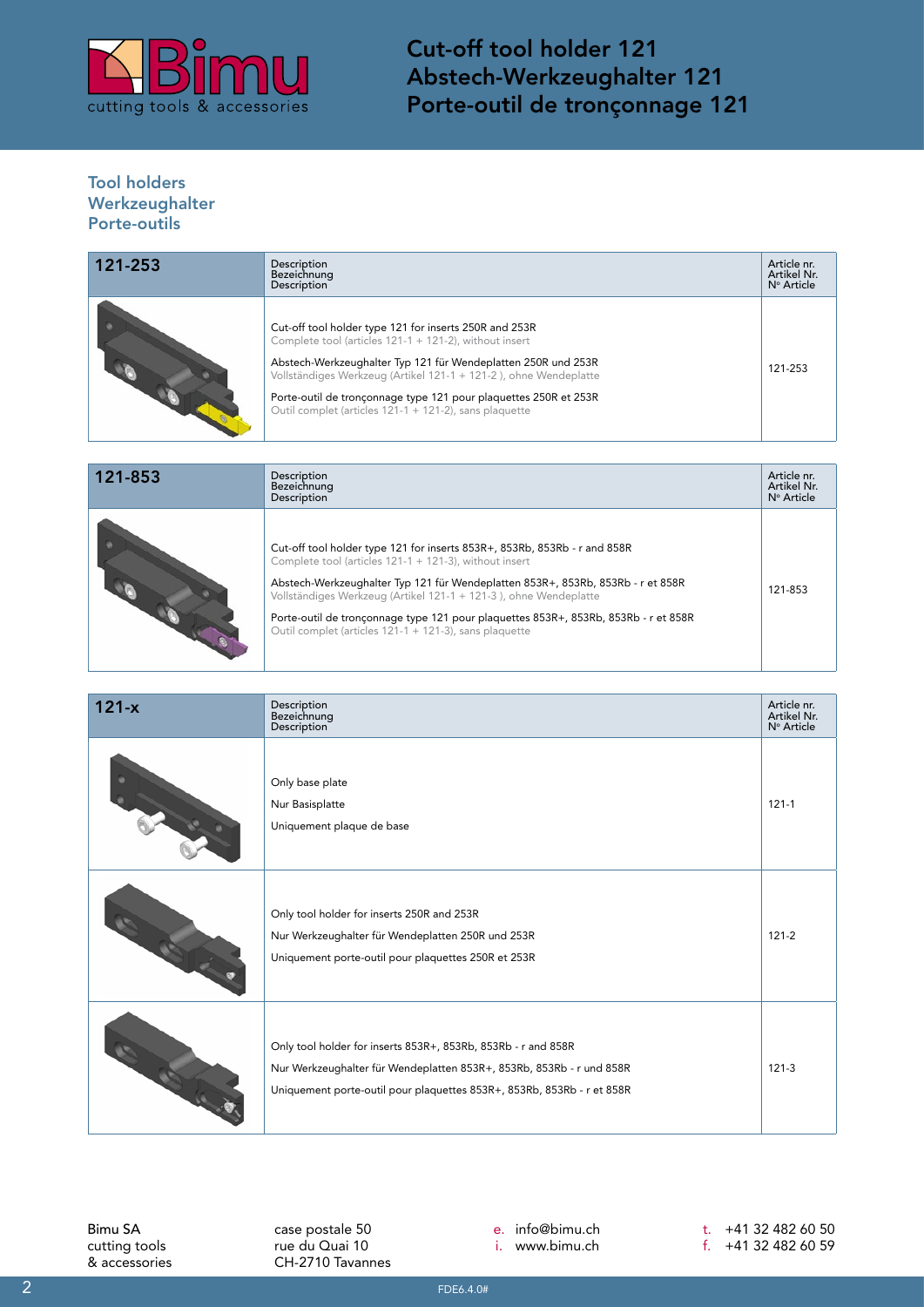

Cut-off tool holder 121 Abstech-Werkzeughalter 121 Porte-outil de tronçonnage 121

## Inserts Wendeplatten **Plaquettes**

| <b>250R</b> | <b>Cutting insert</b><br>Abstechplatte<br>Tronçonneur | e   | L    | a            | Article nr.<br>Artikel Nr.<br>Nº Article | <b>BI20</b>  | <b>BI40</b>  | $\sum_{i=1}^{n}$ |
|-------------|-------------------------------------------------------|-----|------|--------------|------------------------------------------|--------------|--------------|------------------|
|             |                                                       |     | 4,5  | $18^{\circ}$ | 250R1,0                                  | $\checkmark$ |              | $\checkmark$     |
|             |                                                       | 1,2 | 4,5  | $18^\circ$   | 250R1,2                                  | $\checkmark$ |              | $\checkmark$     |
|             |                                                       | 1,4 | 7,5  | $18^{\circ}$ | 250R1,4                                  | $\checkmark$ | $\checkmark$ | $\checkmark$     |
|             |                                                       | 1,5 | 7,5  | $18^{\circ}$ | 250R1,5                                  | $\checkmark$ |              | $\checkmark$     |
|             | اسره                                                  | 1,6 | 9,5  | $8^{\circ}$  | 250R1,6                                  | $\checkmark$ | ✓            | $\checkmark$     |
|             | ີ Φ                                                   | 1,8 | 9,5  | $8^{\circ}$  | 250R1,8                                  | $\checkmark$ | $\checkmark$ | $\checkmark$     |
|             |                                                       | 2,0 | 9,5  | $8^{\circ}$  | 250R2,0                                  | $\checkmark$ | $\checkmark$ | $\checkmark$     |
|             |                                                       | 2,5 | 11,0 | $8^{\circ}$  | 250R2,5                                  | $\checkmark$ | $\checkmark$ | $\checkmark$     |

| 253R | Opposite cutting insert<br>Umgekehrte Abstechplatte<br>Tronçonneur inversé | e   |     | a           | Article nr.<br>Artikel Nr.<br>Nº Article | <b>BI20</b>  | <b>BI40</b>  |
|------|----------------------------------------------------------------------------|-----|-----|-------------|------------------------------------------|--------------|--------------|
|      |                                                                            | 1,0 | 7,5 | $8^{\circ}$ | 253R1,0                                  | $\checkmark$ | $\checkmark$ |
|      |                                                                            | 1,2 | 7,5 | $8^{\circ}$ | 253R1,2                                  | $\checkmark$ | $\checkmark$ |
|      |                                                                            | 1,5 | 7,5 | $8^{\circ}$ | 253R1,5                                  | $\checkmark$ |              |
|      | $2 + 1$                                                                    | 1,8 | 7,5 | $8^{\circ}$ | 253R1,8                                  |              | $\checkmark$ |
|      | īΦ                                                                         |     |     |             |                                          |              |              |

| 800line+ | Different cut off inserts<br>Verschiedene Abstechplatten<br>Différentes plaquettes de tronçonnage                                                                                                                                                                                                                           |
|----------|-----------------------------------------------------------------------------------------------------------------------------------------------------------------------------------------------------------------------------------------------------------------------------------------------------------------------------|
|          | For further information about 853R+, 853Rb, 853Rb - r and<br>858R inserts, please see the «800line+» catalog.<br>Für mehr Informationen über 853R+, 853Rb, 853Rb - r und<br>858R Wendeplatten, siehe Katalog «800line+».<br>Pour le détail des plaquettes 853R+, 853Rb, 853Rb - r et<br>858R, voir le cataloque «800line+». |

## Spare screws Ersatzschrauben Vis de rechange

& accessories

| 100-2c                   | Screw M3,5 $\times$ 7<br>Schraube M3,5 x 7<br>Vis M3,5 $\times$ 7 | Article nr.<br>Artikel Nr.<br>Nº Article | 100-4c | Screw M4,5 x 7<br>Schraube M4,5 x 7<br>Vis M4,5 $\times$ 7 | Article nr.<br>Artikel Nr.<br>Nº Article |
|--------------------------|-------------------------------------------------------------------|------------------------------------------|--------|------------------------------------------------------------|------------------------------------------|
|                          | for / für / pour :<br>$121 - 2$                                   | $100-2c$                                 |        | for / für / pour :<br>$121 - 3$                            | 100-4c                                   |
|                          |                                                                   |                                          |        |                                                            |                                          |
| 100-7                    | Screw M5 x 18<br>Schraube M5 x 18<br>Vis M5 $\times$ 18           | Article nr.<br>Artikel Nr.<br>N° Article |        |                                                            |                                          |
|                          | for / für / pour :<br>$121 - 1$                                   | 100-7                                    |        |                                                            |                                          |
|                          |                                                                   |                                          |        |                                                            |                                          |
| Bimu SA<br>cutting tools |                                                                   | case postale 50<br>rue du Quai 10        |        | info@bimu.ch<br>$e_{1}$<br>www.bimu.ch                     |                                          |

CH-2710 Tavannes